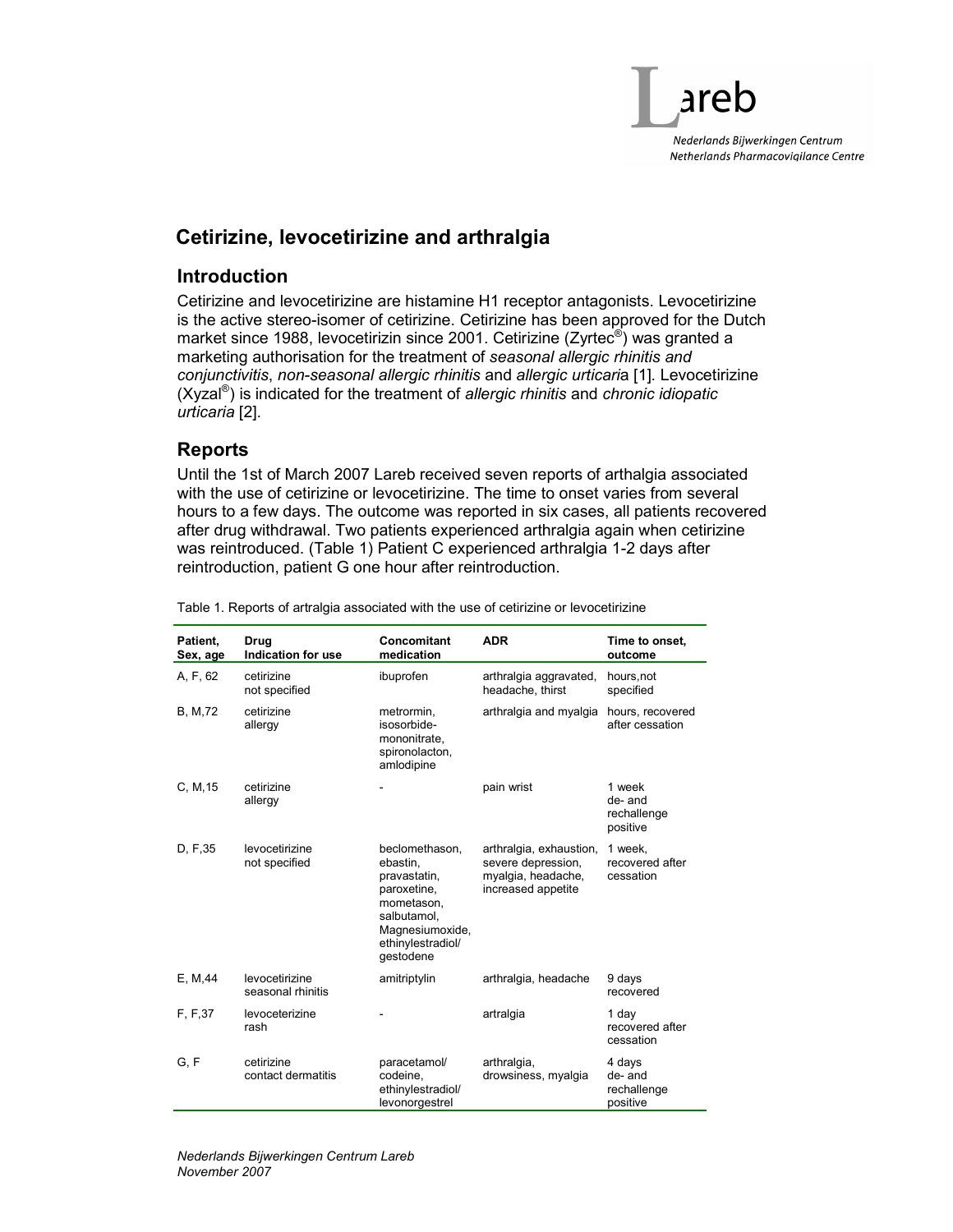## Other sources of information

#### SPC

Arthralgia in relation to the use of cetirizine or levocetirizine is not mentioned in either the SPC of Zyrtec<sup>®</sup> or Xyzal<sup>®</sup>.

#### **Literature**

Salmun et al. performed a comparative study in which 60 patients with allergic rhinitis were treated with either loratidine or cetirizine. This study focused on the central nervous adverse effects of antihistamines. One patient reported arthralgia as a possible adverse drug reaction in relation to the use of cetirizine.

#### Databases

On the 1st of March 2007 the Lareb database contained four reports concerning arthralgia in association with cetirizine (ROR=1.7; 95%CI 0.6 - 4.5 ) and three reports in association with levocetirizine (ROR= 3.4; 95%CI 1.1 - 11). The reporting odds ratio for the the association of cetirizine or levocetirizine and arthralgia (seven reports) is 2.1; with 95% CI of 1.0-4.5.

The database of the Uppsala monitoring centre contains 54 reports on arthralgia on cetirizine (ROR 0.8; 95%CI 0.6-1.0) and five reports concerning levocetirizine (ROR=4.1; 95%CI 1.7-10). The association is disproportionally present in both Lareb and WHO database for levocetirizine.

#### Prescription data

Table 2. Total number of users of cetirizine and levocetirizine per year since 2001 (Source: GIP College voor Zorgverzekeringen)

|                          | 2001    | 2002            | 2003    | 2004    | 2005    |
|--------------------------|---------|-----------------|---------|---------|---------|
| Cetirizine (Zyrtec ®)    | 252.890 | 276.220 255.550 |         |         | 59.395  |
| Levocetirizine (Xyzal ®) |         | 58.603          | 138.260 | 395,350 | 351,380 |

# Discussion and conclusion

Lareb received seven reports concerning cetirizine or levoceterizine and arthralgia. In six cases positive dechallenges and in two cases positive rechallenges were reported. The association between arthralgia and levocetirizine is disproportionally present in both Lareb and WHO database. Antihistamines have several indications including some indications which are associated with constitutional symptoms. Patients with chronic idiopatic urticaria, sometimes experience fever, arthralgia and abdominal pain

Though literature support is sparse and confounding by indication can not be excluded in all cases, the time course and positive de- and rechallenges in the reported cases are very suggestive for a causal relation. A class effect of histamine H1 antagonists might exist but the Lareb database does not contain enough cases to be conclusive on this.